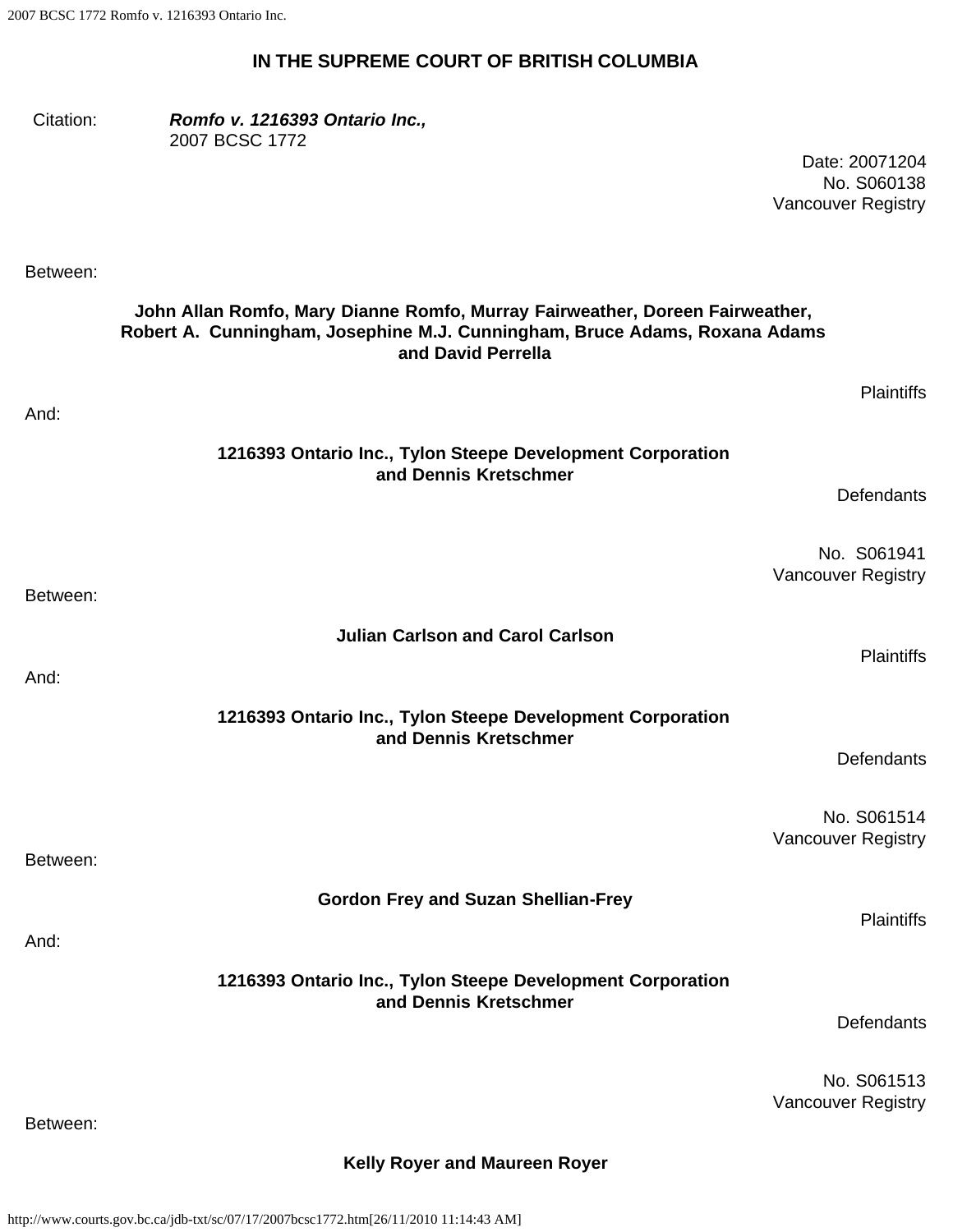And:

## **1216393 Ontario Inc., Tylon Steepe Development Corporation and Dennis Kretschmer**

**Defendants** 

Before: The Honourable Mr. Justice Myers

## **Oral Reasons for Judgment**

In Chambers December 4, 2007

Counsel for the Plaintiffs: F.G. Potts

Counsel for the Defendants: J.B. Rotstein

Place of Trial/Hearing: Vancouver, B.C.

[1] **THE COURT:** On September 14th, 2007, I delivered judgment in this action in favour of the plaintiffs against the two corporate defendants. It was not necessary for me, nor was I asked to, determine the personal liability of Mr. Kretschmer, and the entered order dismissed the action against him.

[2] The plaintiffs now apply for special costs, largely on the basis of non-disclosure of documents. Alternatively, they seek costs at Scale C of Appendix B of the *Supreme Court Rules*, B.C. Reg. 221/90, on the basis that this litigation was of more than ordinary difficulty. In addition, pursuant to Appendix B s. 2(4.1) of the *Rules*, the plaintiffs submit that because of the conduct of one of the defendants at discovery and the non-disclosure of documents, they are entitled to 1.5 times the value of the units for steps taken in relation to the oral and documentary discovery.

[3] The plaintiffs also ask me to determine that the costs for real-time reporting at the trial and pretrial motions are recoverable as costs from the defendants.

#### **Special Costs**

[4] The plaintiffs argue that the defendants' failure to produce some documents at all, the late production of other documents and the selective disclosure of other documents should be sanctioned by special costs.

[5] The plaintiffs also rely on the examination for discovery of Mr. Ho in support of their application for special costs. He was deposed as a representative of the defendant 1216393 Ontario Inc. Mr. Ho was not called as a witness at trial, and I drew an adverse inference from that.

[6] To say that Mr. Ho "gave evidence" at his discovery is an overstatement. Although represented by counsel, Mr. Ho took it upon himself to object to virtually every question. Essentially the discovery of him was a waste of plaintiffs' counsel's time.

[7] The plaintiffs rely on *Laface v. McWilliams*, 2005 BCSC 1766, in which Kirkpatrick J., as she then was, awarded special costs for non-disclosure of documents.

[8] In that case, documents which were central to the case were not disclosed by the defendant. The plaintiff and the court only became aware of the existence of the documents when one of the witnesses mentioned them in

C.D. Martin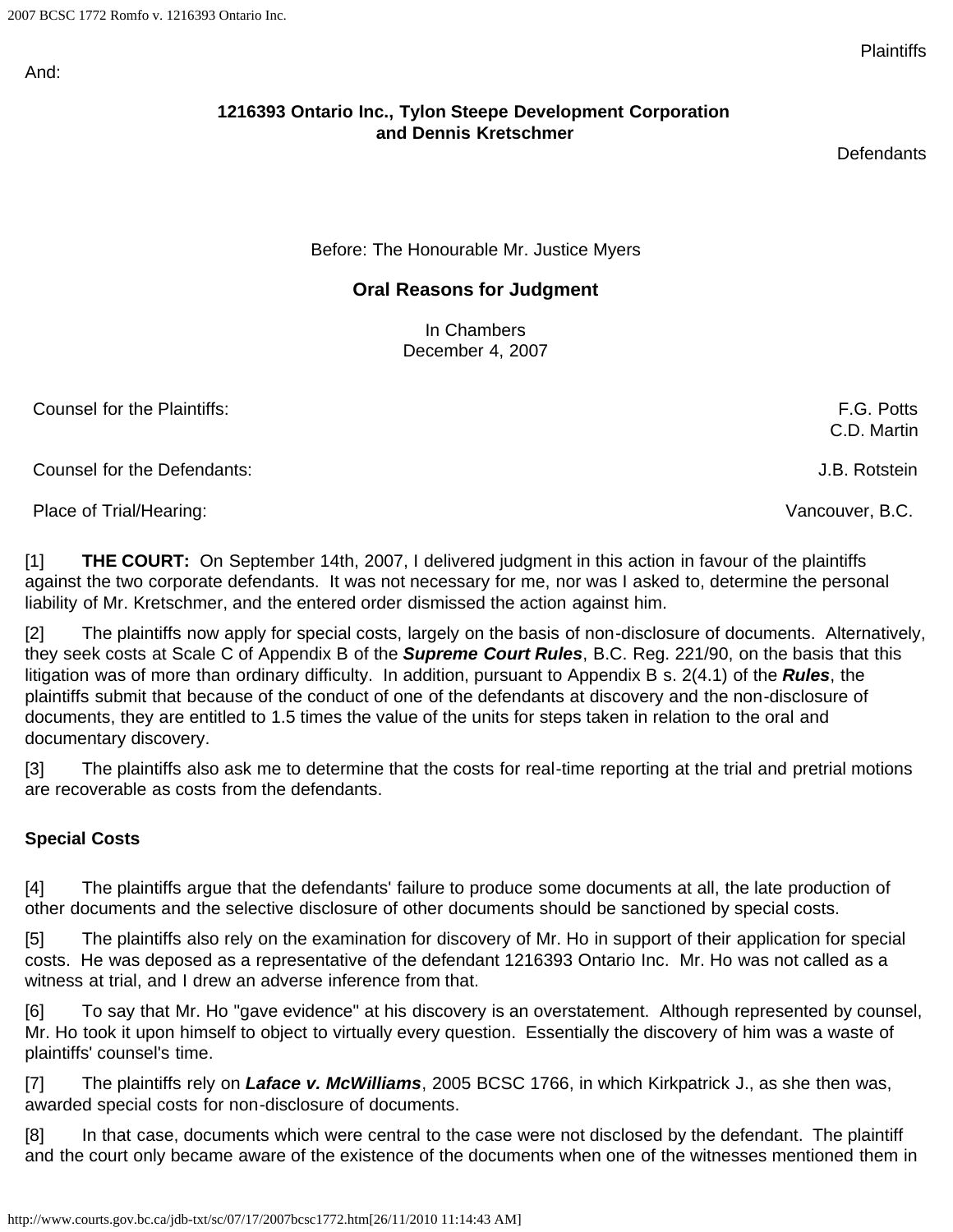his evidence at trial. Kirkpatrick J. said that her judgment in favour of the plaintiff would have been different had these documents not been disclosed. She awarded special costs throughout to the plaintiff.

[9] In my reasons in the trial issues, I referred to the difficulties with document production at paras. 182, 183 and 185. As is apparent from those reasons, the document disclosure issues were germane to my credibility findings made against Mr. Kretschmer. Those credibility findings were in turn relevant to the outcome of the case as a whole.

[10] In my view, the conduct of the defendants is worthy of sanction. However, I cannot conclude that the document disclosure problems, the discovery of Mr. Ho or the other matters raised by the plaintiffs, to which I have not specifically referred, were as deliberate and serious as those in *Laface*. To award special costs for the whole of the proceeding would therefore be disproportionate.

[11] In my view, the defendants should be required to pay special costs for all of the document production motions, the motions to compel further examinations for discovery and the preparation for and conduct of the examination of Mr. Ho.

#### **Scale of Costs**

[12] The plaintiffs argue that costs should be awarded at Scale C because this was a case of more than ordinary difficulty.

[13] While the action involved complex legal issues and multiple plaintiffs, I cannot say it was a case of more than ordinary difficulty. I note that the only expert evidence tendered was that of appraisers and that they were not called as witnesses. I also note that the difficulties with respect to document production have been dealt with by way of my order for special costs.

## **Double Costs Pursuant to 57A**

[14] The plaintiffs made settlement offers under Rule 57A. They also made offers under Rule 57, but they acknowledge that these offers did not conform to that rule. Their recovery was greater than what was offered.

<span id="page-2-0"></span>[\[1\]](#page-3-0)<br>They claim double costs.

[15] The substance of the offers was that (with some variations between them) the defendants would convey the lots for the purchase price set out in the offers OR the defendants would pay the plaintiffs the difference between the appraised value of the lots and the purchase price. The offers further provided that the defendants would discontinue their counterclaim without costs.

[16] The issue with respect to these offers was that they were global offers, namely offers to all of the defendants, yet the defendants were not sued jointly. Furthermore, only the two corporate defendants own the land and only they had the ability to convey it.

[17] The courts have recognized that offers to settle may not be made to multiple defendants unless they were sued jointly. Most recently, Sinclair-Prowse J. was faced with the same issue in *Cleeve v. Gregerson et al.*, 2007 BCSC 1470. She stated:

[3] Though the Defendants contend that there are a number of grounds on which the Plaintiff's application should be dismissed, I only found it necessary to address one of those grounds. Specifically I am satisfied that neither Rule 37(A) nor Rule 37 recognize global offers to settle against two or more Defendants who are not jointly liable: *Cao (Guardian ad litem of) v. Schroeder*, 2005 BCCA 351, 42 B.C.L.R. (4th) 222; and *Kerpan v. Insurance Corporation of British Columbia*, 2007 BCSC 203, 47 C.C.L.I. (4th) 72.

[18] I am sympathetic to the plaintiffs' submission that this leaves a gap in the rules; nevertheless, I am bound by the clear authority on this point.